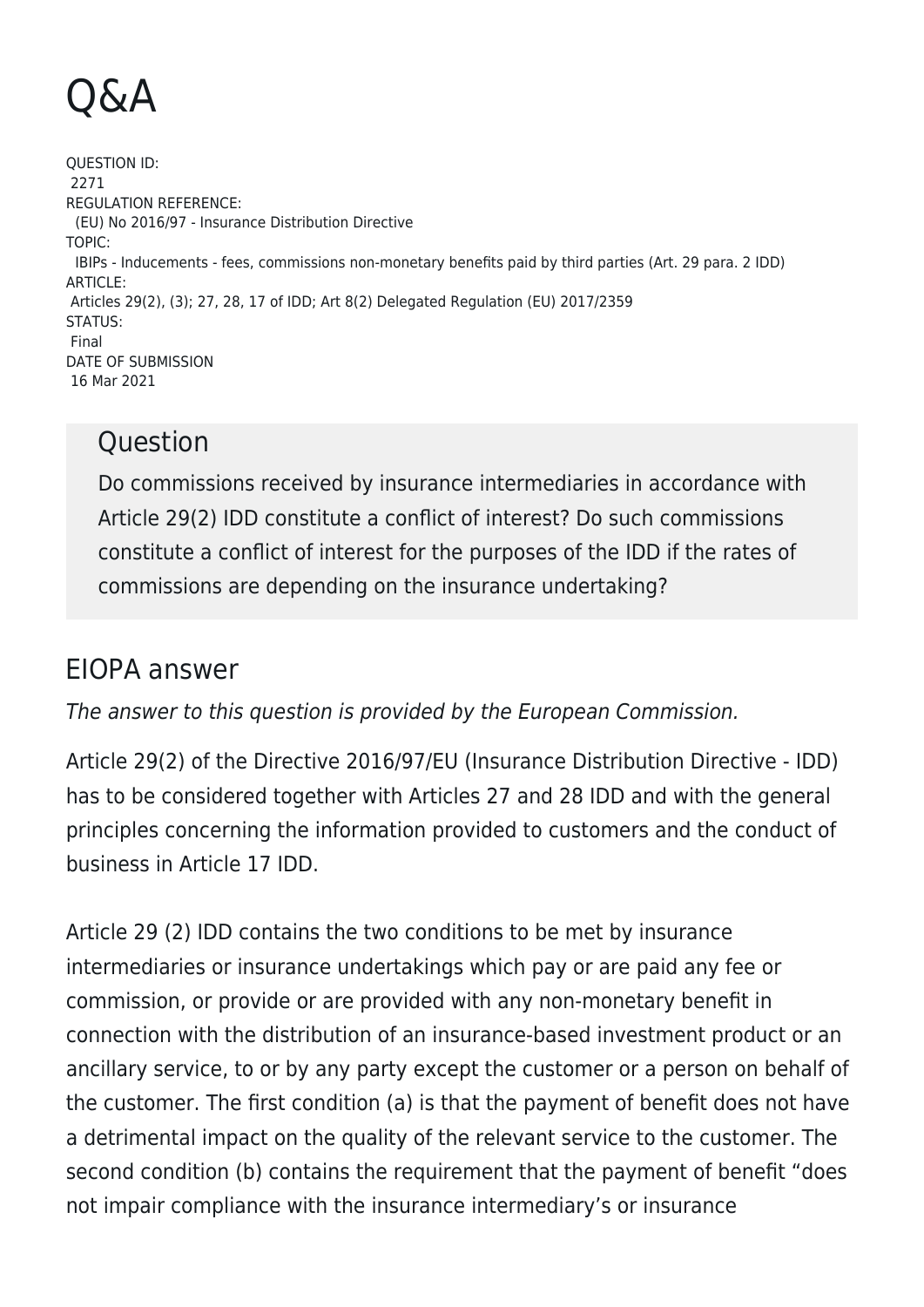undertaking's duty to act honestly, fairly and professionally in accordance with the best interests of its customers".

Article 17(1) IDD provides the requirement that insurance distributors always act honestly, fairly and professionally in accordance with the best interests of their customers.

According to Article 27 IDD, an insurance intermediary or an insurance undertaking carrying on the distribution of insurance-based investment products shall maintain and operate effective organisational and administrative arrangements with a view to taking all reasonable steps designed

to prevent conflicts of interest as determined under Article 28 from adversely affecting the interests of its customers.

Article 28 IDD provides additional information and requirements related to conflicts of interest, including the requirement to disclose the general nature of the sources of possible conflict of interests in good time before the conclusion of an insurance contract.

Articles 29(2) IDD provides that, if the two above-mentioned conditions (a) and (b) are met, the insurance intermediaries or insurance undertakings receiving the commission "are regarded as fulfilling their obligations under Article 17(1), Article 27 or Article 28" IDD. It follows that, if the payment of a commission is in line with the specific conditions (a) and (b) of Article 29(2) IDD, it is automatically considered to be in compliance with Articles 17(1), 27 and 28 IDD. It is therefore not possible to consider that a commission payment which fulfils the conditions set out in Article 29(2) IDD constitutes a conflict of interests under Article 27 and 28 IDD or infringes the obligations under Article 17(1) IDD.

The Commission Delegated Regulation (EU) 2017/2359 provides specifications on the application of Article 29(2) IDD. According to Article 8(1) of the Delegated Regulation, an inducement or inducement scheme shall be considered to have a detrimental impact on the quality of the relevant service to the customer (the